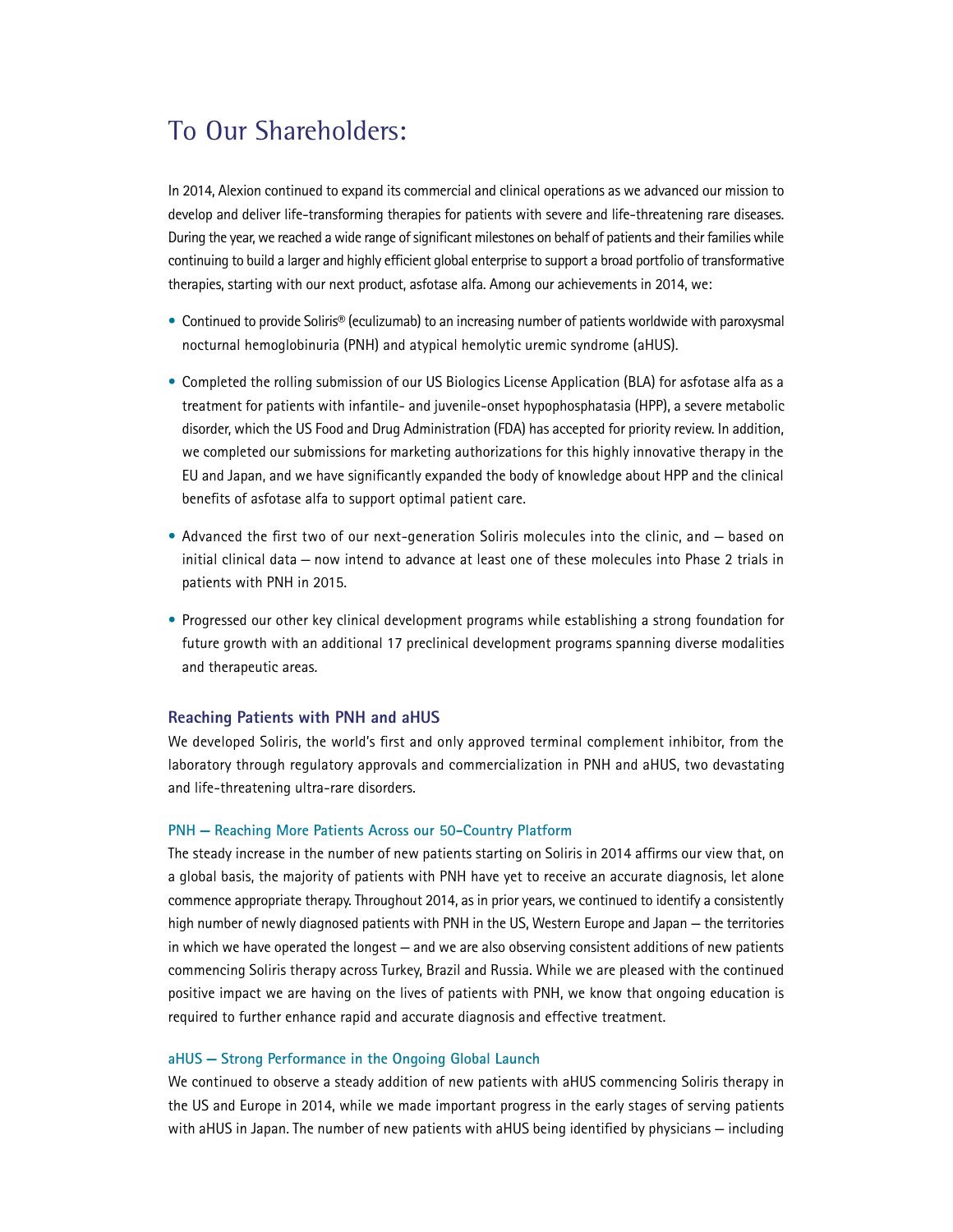children who have rapidly progressing, life-threatening complications — confirms our view that our opportunity to serve patients and families suffering with aHUS is at least as large as our opportunity to serve the PNH community, and perhaps larger. As one measure, in the US — more than three years following their respective FDA approvals — more patients are currently receiving Soliris for aHUS than there had been for PNH. In Europe, we are experiencing a similar trend among patients with aHUS. These observations are in line with our view that the incidence of aHUS is likely higher than PNH. Our educational initiatives in aHUS are supported by the strengthening of our Soliris labels in the US and Europe, which now specify the important longer-term clinical benefits associated with chronic and sustained Soliris treatment with inclusion of results from two years of ongoing treatment.

## **Advancing Our Relentless Mission to Provide Transformative Therapies**

Beyond PNH and aHUS, we made significant progress across all of our lead development programs in 2014, all of which are focused on first-in-class therapeutic breakthroughs.

### **Preparing for the Launch of Asfotase Alfa**

As we prepare to provide our next product, asfotase alfa, to patients with HPP, we are applying key learnings from our experience in serving patients with PNH and aHUS for optimizing care with a highly innovative ultra-orphan therapy. We expect regulatory decisions in the US, EU and Japan this year, and are preparing to serve patients in the US and Germany during the first half of 2015 and in Japan by year-end. We are working with regulatory authorities to obtain these marketing authorizations as quickly as possible, given the high rates of mortality, severe debilitating effects and current lack of any approved therapy for patients with HPP.

In HPP, as in other ultra-rare disorders, education will be critical to helping patients, and our programs will employ the growing body of clinical data reflecting the potentially transformative impact of asfotase alfa. For example, researchers at the Endocrine Society Annual Meeting in March 2015 presented new data from a retrospective, multinational natural history study of children with HPP. Data from this study, which included 32 patients with juvenile-onset HPP, demonstrated that children with HPP have a substantial disease burden, particularly with regard to musculoskeletal abnormalities and growth deficiencies. These patients experienced HPP-related disease complications and morbidity that persisted despite standard efforts to control symptoms.

In parallel to the regulatory filings, we continue to build out our initial field-based medical teams and our in-country metabolic commercial teams, and they have begun educating physicians on the signs and symptoms of HPP and the appropriate pathways for a rapid and accurate diagnosis.

#### **Eculizumab: Expanding Our Portfolio with New Indications**

As we seek to build on the strong, long-term safety and efficacy profile of Soliris® in PNH and aHUS, we are investigating eculizumab as a potential treatment for patients with other severe and rare complement-mediated disorders.

In neurology, we have development programs with eculizumab in patients with two severe disorders: neuromyelitis optica (NMO) and myasthenia gravis (MG). In 2014, we were pleased that eculizumab was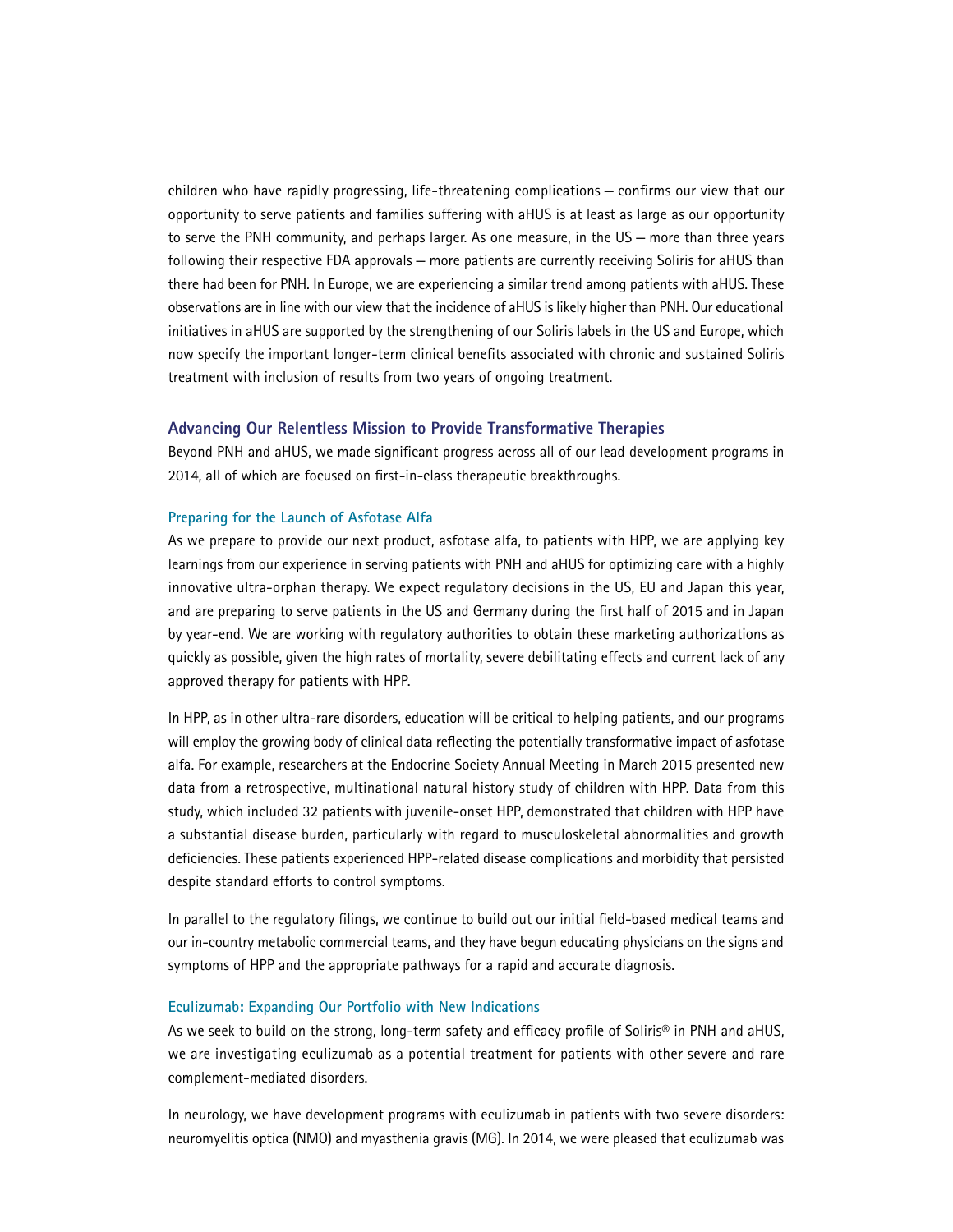granted orphan drug designations in Japan for NMO and in the US, EU and Japan for MG. NMO is a lifethreatening ultra-rare neurological disorder in which uncontrolled complement activation leads to severe damage to the central nervous system in patients, including their spinal cord and optic nerve. Our study is focused on patients who continue to experience relapses despite supportive treatment. Enrollment and dosing are ongoing in the PREVENT study, our registration trial in relapsing NMO.

MG is a debilitating and potentially life-threatening disorder in which uncontrolled complement activation results in destruction and inflammation at the junction between nerves and muscles in patients, leaving their muscles severely weakened. The REGAIN study, our registration trial in MG, is focused on patients with severe disease who are refractory to other treatment options. We expect to complete enrollment in REGAIN in 2015.

In transplant, a multinational registration trial with eculizumab in kidney transplant patients at increased risk for delayed graft function (DGF) is ongoing, and we expect to complete enrollment by the end of the year. DGF is an early and serious complication of organ transplantation that is characterized by the failure of a transplanted organ to function normally immediately following transplantation, potentially resulting in the loss of the organ. There is currently no approved therapy to prevent DGF in kidney transplant recipients. In addition, a significant number of donor kidneys are reportedly discarded each year due to the risk of DGF and its associated poor clinical outcomes.

We are also evaluating eculizumab in antibody-mediated rejection (AMR), a severe and potentially lifethreatening condition that can lead to rapid deterioration of function and possible loss of the transplanted organ. Later this year we expect data from our Phase 2 deceased-donor study for the prevention of AMR, as well as the initiation of our clinical study with eculizumab for the treatment of patients with AMR. We continue to evaluate the results of our clinical study with eculizumab for the prevention of AMR in patients receiving living-donor transplants, which missed its primary endpoint.

#### **Other Highly Innovative Therapeutic Candidates**

As the leaders in complement biology, we advanced the development of the first two next-generation Soliris® molecules in 2014. We initiated Phase I studies of ALXN1210 and ALXN5500, with additional molecules and programs in our expanding portfolio at earlier stages of development. The data already support advancing both of these molecules into further trials — and we intend to progress at least one of them into a Phase 2 PNH trial this year — with additional indications likely to follow. ALXN1210 is a longer-acting anti-C5 monoclonal antibody suitable for once-monthly dosing. We are targeting approval of at least one next-generation candidate in 2018.

We also have lead development programs with two additional highly innovative therapies, ALXN1007 and cyclic pyranopterin monophosphate (cPMP).

We have commenced dosing in two Phase 2 proof-of-concept studies to evaluate the safety and tolerability of ALXN1007 in patients with two severe and potentially life-threatening auto-immune diseases: graft-versus-host disease involving the gastrointestinal tract, or GI-GVHD, and antiphospholipid syndrome, or APS. We expect to have interim data in the GI-GVHD study later in 2015.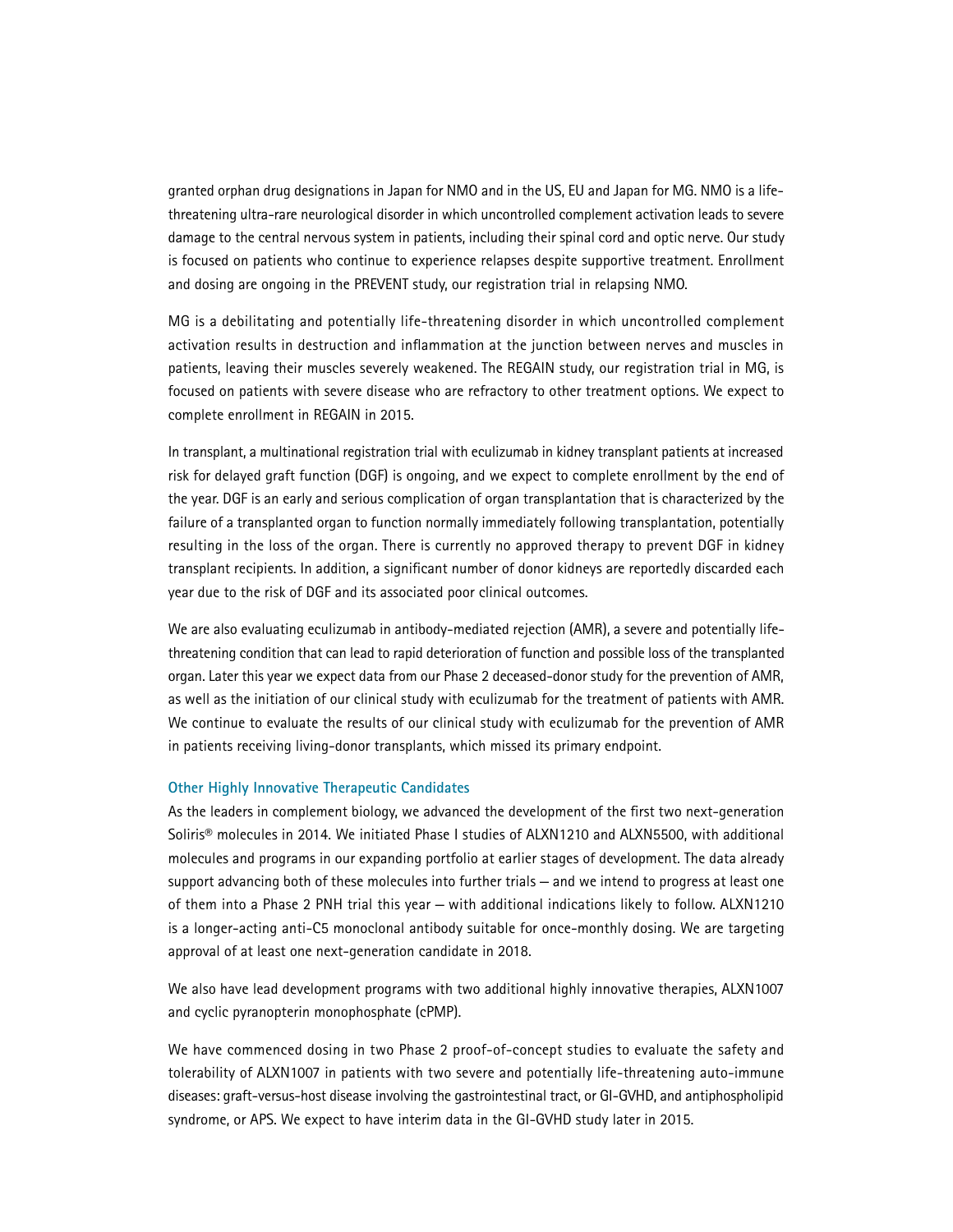In our metabolic disease area, we continue to advance development of our cPMP replacement therapy for the treatment of patients with molybdenum cofactor deficiency (MoCD) Type A, a severe and lifethreatening, ultra-rare, genetic metabolic disorder that causes catastrophic and irreversible neurologic damage within the first weeks of life. The synthetic cPMP bridging study in patients with MoCD is ongoing, and we expect to complete enrollment in 2015. We are also continuing our retrospective data collection and natural history study.

# **Expanding Early-Stage Research**

Within our portfolio of 17 preclinical programs, we have initiated preclinical development in our first seven messenger RNA (mRNA) programs with our collaborator Moderna Therapeutics, focused on the treatment of patients with severe and rare disorders. We are targeting our first candidate to enter the clinic in 2016. In addition, we entered into several other earlier-stage preclinical programs during 2014.

# **Strong Financial Performance**

2014 was another year of robust growth and profitability for Alexion as we provided Soliris to an increasing number of patients with PNH and aHUS worldwide. Net product sales for the year increased 44 percent to \$2.234 billion, compared to \$1.551 billion in 2013. Excluding the impact of \$88 million for reimbursement of prior year shipments, 2014 net product sales increased 38 percent to \$2.146 billion. By exceeding our revenue target, while maintaining strict financial discipline in our growing commercial and clinical activities, we reported 2014 non-GAAP EPS of \$5.21 per diluted share, an increase of 69% year-over-year. Excluding the impact of the \$88 million in pre-2014 sales, EPS would be \$4.84, an increase of 57% in 2014. Our year-on-year revenue growth was robust across all territories we serve.

During 2014, we further aligned our global structure and invested in improving operational efficiency as we provide more therapies to more patients around the world. We expanded our Global Supply Chain and Quality operations in Ireland, which will include our first company-owned fill/finish facility. We are also in the process of moving our EMEA headquarters to Zurich, a major center for the pharmaceutical and biotechnology industries, to maximize our ability to attract talent and engage in commercial and academic collaborations. Finally, we have announced the establishment of the Alexion Research and Development Center in Paris, the first Alexion research facility outside of North America, which will focus on the discovery of innovative therapies for patients with severe, rare diseases.

# **Recognizing Two Alexion Leaders**

Along with our accomplishments in 2014, we were greatly saddened by the unexpected passing of Max Link, PhD, in October. Max had been a Director of Alexion since we were established in 1992, and served as Chairman of our Board of Directors since 2002. Please see page 2 herein to learn more about Max — an amazing person, a great friend and mentor, and one of our industry's leading champions of innovation for the benefit of patients.

Also in late 2014, Steve Squinto, PhD, my Alexion co-founder and friend, announced his planned retirement from Alexion effective January 1, 2015, following 22 years during which he helped to drive